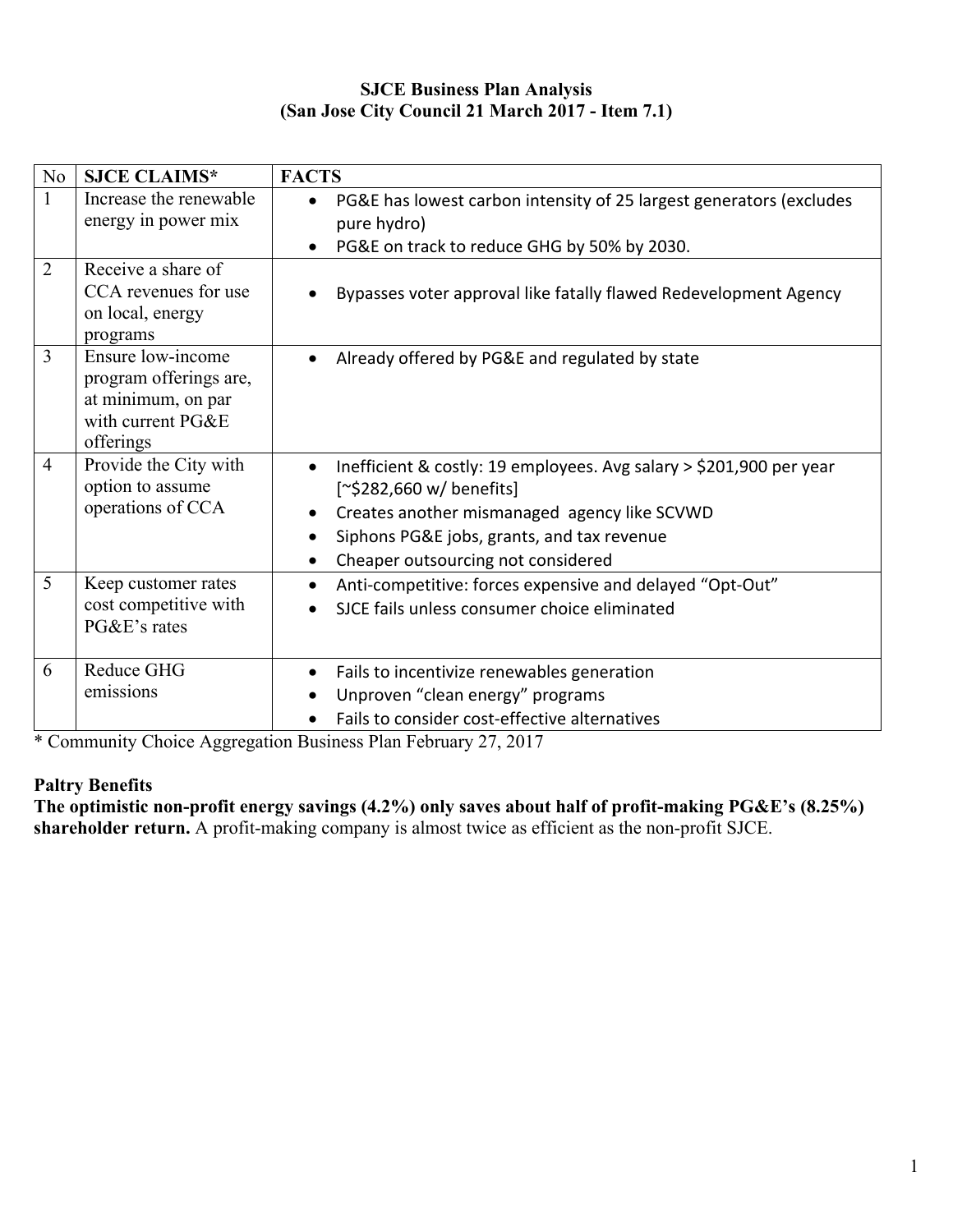



# **Transportation generates 2.8X more GHG than electrical production**

source: Bay Area Air Quality Management District, 2011 & updated in 2016